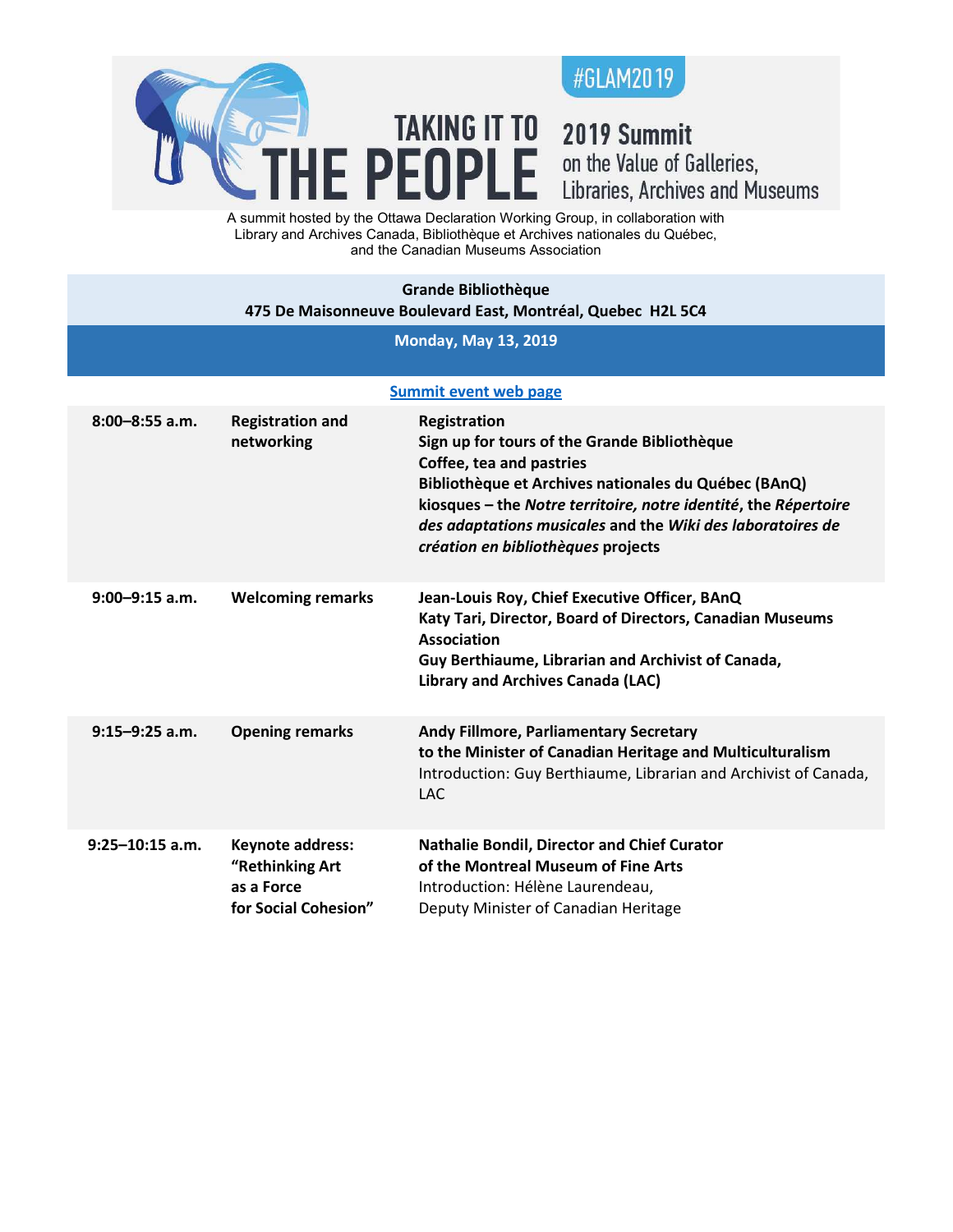| $10:15 - 11:15$ a.m.      | Panel 1: Quebec<br><b>Experience</b>            | This session will highlight the Quebec experience in sharing<br>benefits and lessons learned from innovative partnerships and<br>approaches, and provide actionable strategies.<br>Moderator: Marie Martel, Assistant Professor, School of<br>Library and Information Sciences, Université de Montréal<br>Éric Lefebvre, Director of Development,<br>$\bullet$<br>Quartier des spectacles Partnership<br>Jean-Jacques Lachapelle, Director General, MA,<br>$\bullet$<br>Musée d'art de Rouyn-Noranda<br>Stéphan La Roche, Director General,<br>$\bullet$<br>Musée de la civilisation de Québec                                                                                                                                                                |
|---------------------------|-------------------------------------------------|---------------------------------------------------------------------------------------------------------------------------------------------------------------------------------------------------------------------------------------------------------------------------------------------------------------------------------------------------------------------------------------------------------------------------------------------------------------------------------------------------------------------------------------------------------------------------------------------------------------------------------------------------------------------------------------------------------------------------------------------------------------|
| $11:15 - 11:30$ a.m.      | <b>Health and</b><br>networking break           | Coffee and tea                                                                                                                                                                                                                                                                                                                                                                                                                                                                                                                                                                                                                                                                                                                                                |
| 11:30 a.m.-<br>12:30 p.m. | Panel 2: GLAMs and<br><b>Indigenous Peoples</b> | This session will look at how galleries, libraries, archives and<br>museums can work more closely with Indigenous communities<br>and individuals to renew relationships that are based on mutual<br>understanding and respect.<br>Moderator: André Dudemaine, Founder and Director of<br>$\bullet$<br>Terres en vues and the Présence autochtone de Montréal<br><b>Festival</b><br>Louis Gagnon, Curator and Director, Department of<br>$\bullet$<br>Museology, Avataq Cultural Institute<br>Oliva Lya Thomassie, Arts Aumaaggiivik Secretariat,<br>$\bullet$<br><b>Avataq Cultural Institute</b><br>Karon Shmon, Director, Culture and Heritage Department,<br>$\bullet$<br><b>Gabriel Dumont Institute of Native Studies and Applied</b><br><b>Research</b> |
| 12:30-1:30 p.m.           | <b>Networking lunch</b><br>(provided)           | Lunch<br>Tours of the Grande Bibliothèque at 1:00 p.m.<br>BAnQ kiosques - the Notre territoire, notre identité, the<br>Répertoire des adaptations musicales and the Wiki des<br>laboratoires de création en bibliothèques projects.<br>BAnQ's Boutique and the $\hat{A}$ nous la glace - L'ADN du hockey<br>amateur exhibition will be open during lunch.                                                                                                                                                                                                                                                                                                                                                                                                     |
| $1:30 - 2:15$ p.m.        | <b>Keynote address</b>                          | Charles Eckman, Dean of Libraries, University of Miami<br>Introduction: Marie G. Lalonde, Executive Director,<br><b>Ontario Museum Association</b>                                                                                                                                                                                                                                                                                                                                                                                                                                                                                                                                                                                                            |